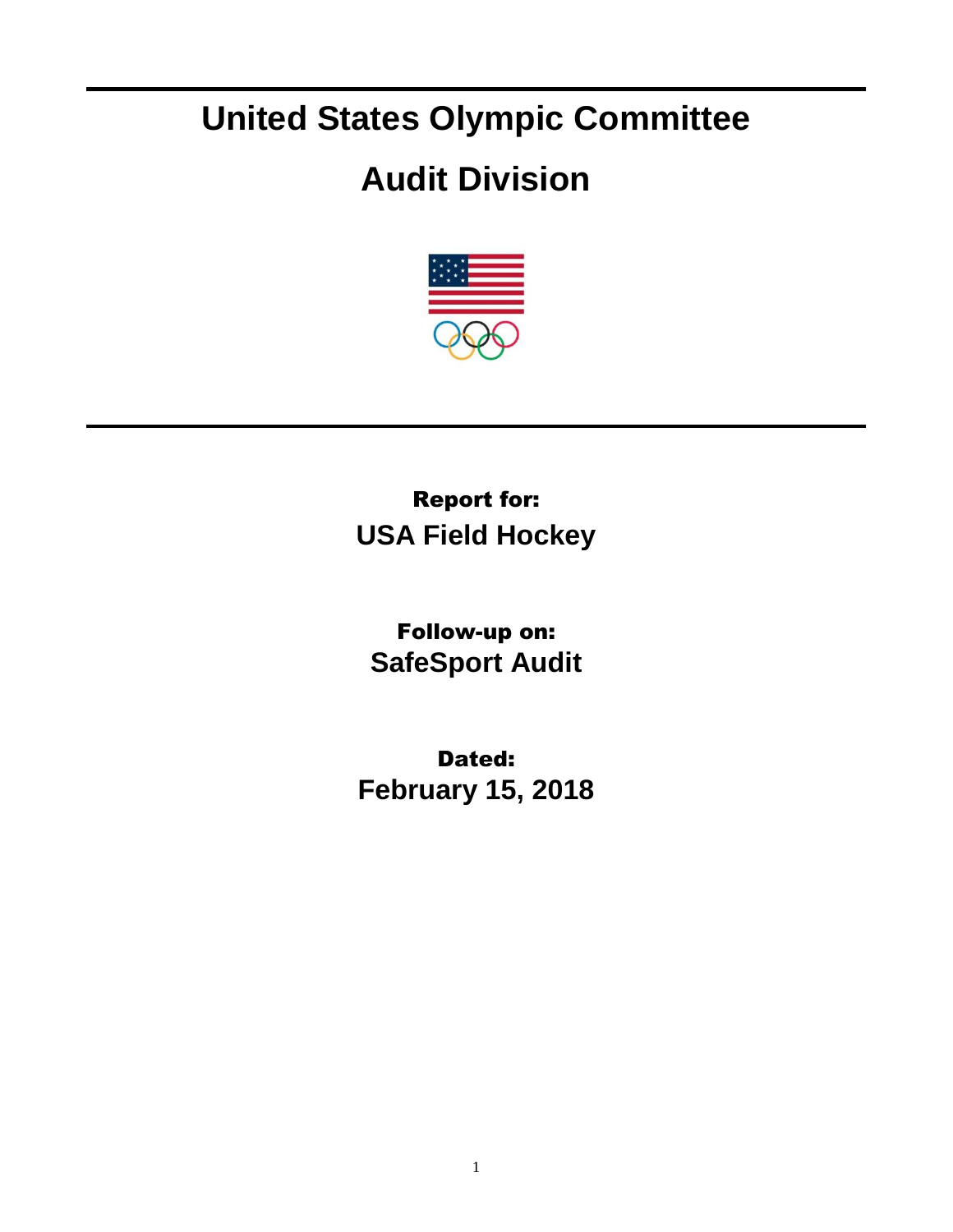UNITED STATES OLYMPIC COMMITTEE 1 Olympic Plaza Colorado Springs, CO 80909



February 15, 2018

Simon Hoskins Executive Director USA Field Hockey

Dear Simon,

During the second and third quarter of 2017, Baker Tilly Virchow Krause (Baker Tilly) performed a SafeSport audit of USA Field Hockey (Field Hockey). The purpose of the follow-up review is to report on the status of recommendation from the SafeSport audit of Field Hockey dated October 2017. Our methodology was limited to communication with Field Hockey and a review of various policies provided by the organization. The Audit Division did not perform additional audit work to verify action was taken. However, SafeSport will continue to be tested during the routine audit process.

The review found that the recommendation was implemented and is considered closed. Overall, Field Hockey was prompt to implement the recommendation made in the SafeSport audit.

Ellen A Sent

We thank you and your staff for assisting in the follow-up review.

Sincerely,

julit Tutte

Bridget Toelle, CPA, CIA Ellen Senf Senior Director, Audit Staff Auditor

cc: Scott Blackmun Bree Gilespie Rick Adams Caitie Tornes Gary Johansen Adam Andrasko Chris McCleary